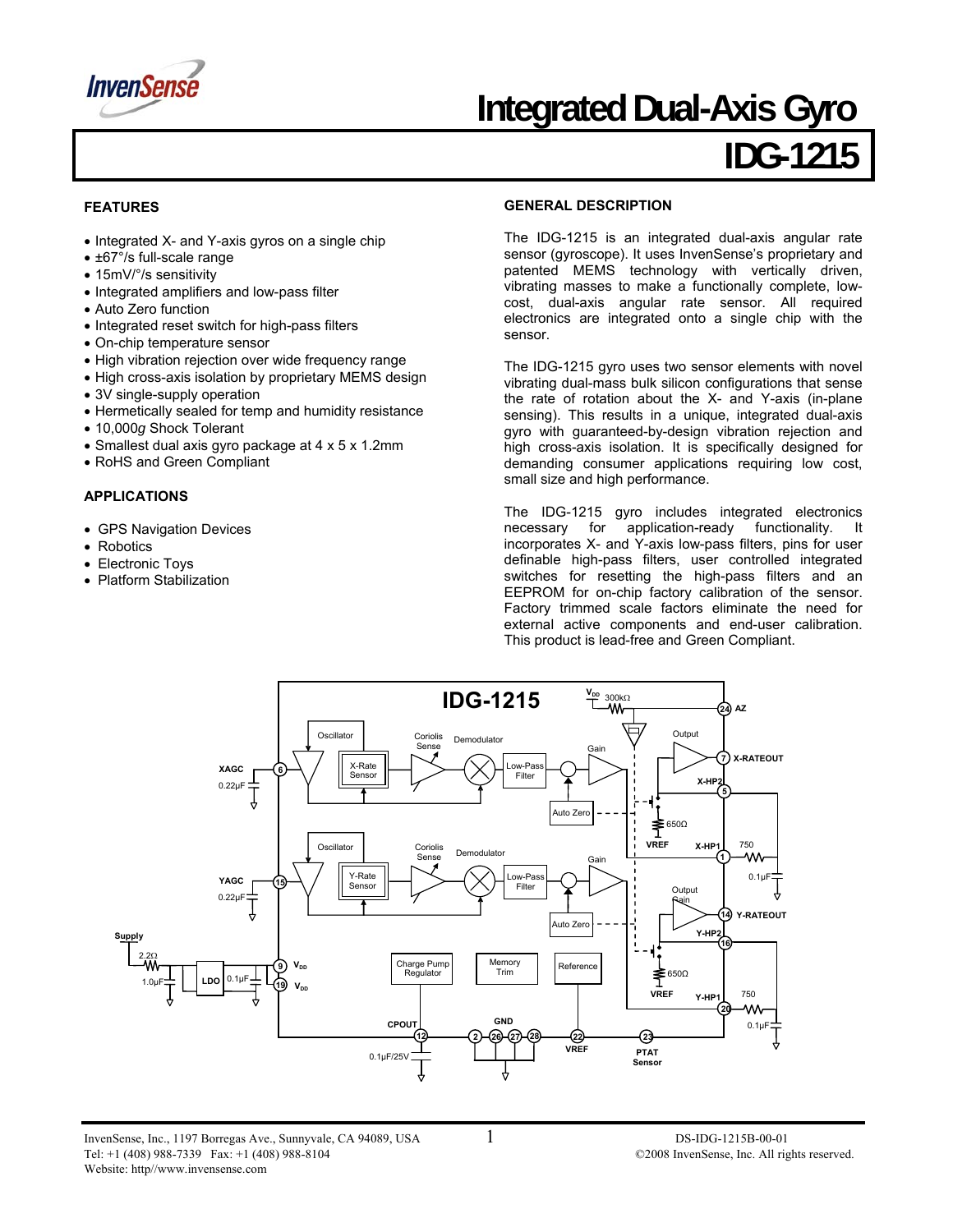

#### SPECIFICATIONS

All parameters specified are @ VDD = 3.0 V and Ta = 25°C.

Specifications are measured with the circuit on the first page. All specifications apply to both axes.

| <b>PARAMETER</b>                                                                                                                                                                           | <b>CONDITIONS</b>                                                   |                          | <b>MIN</b>          | <b>TYP</b>                                      | <b>MAX</b> | <b>UNITS</b>                                                          |
|--------------------------------------------------------------------------------------------------------------------------------------------------------------------------------------------|---------------------------------------------------------------------|--------------------------|---------------------|-------------------------------------------------|------------|-----------------------------------------------------------------------|
| <b>SENSITIVITY</b><br>Full-Scale Range<br>Sensitivity<br>Initial Calibration Tolerance<br>Over Specified Temperature<br>Nonlinearity<br><b>Cross-axis Sensitivity</b>                      | <b>Factory Set</b><br>Best Fit Straight Line                        |                          |                     | ±67<br>15<br>±6<br>±5<br>< 1<br>±1              |            | $\degree$ /s<br>$mV/°$ /s<br>$\%$<br>$\frac{0}{0}$<br>% of FS<br>$\%$ |
| <b>REFERENCE</b><br>Voltage Value<br>Tolerance<br><b>Load Drive</b><br>Capacitive Load Drive<br>Power Supply Rejection<br>Over Specified Temperature                                       | Factory set<br>Load directly connected to VREF<br>VDD= 2.7V to 3.3V |                          |                     | 1.35<br>±50<br>100<br>100<br>$\mathbf{1}$<br>±5 |            | V<br>mV<br>μA<br>pF<br>mV/V<br>mV                                     |
| <b>ZERO-RATE OUTPUT</b>                                                                                                                                                                    |                                                                     |                          |                     |                                                 |            |                                                                       |
| Static Output (Bias)                                                                                                                                                                       | Factory Set                                                         |                          |                     | 1.35                                            |            | $\vee$                                                                |
| <b>Initial Calibration Tolerance</b>                                                                                                                                                       | Relative<br>to VREF                                                 | With Auto Zero           |                     | ±2                                              |            | $\degree$ /sec                                                        |
|                                                                                                                                                                                            |                                                                     | <b>Without Auto Zero</b> |                     | ±50                                             |            | $\degree$ /sec                                                        |
| Over Specified Temperature                                                                                                                                                                 | Relative<br>to VREF                                                 | Without Auto Zero        |                     | ±30                                             |            | $\degree$ /sec                                                        |
| <b>Power Supply Sensitivity</b>                                                                                                                                                            | @ 50 Hz                                                             |                          |                     | 10                                              |            | $\degree$ /sec/V                                                      |
| <b>FREQUENCY RESPONSE</b><br><b>High Frequency Cutoff</b><br>LPF Phase Delay                                                                                                               | Internal LPF -90°<br>10Hz                                           |                          |                     | 140<br>$-4.5$                                   |            | Hz                                                                    |
| <b>MECHANICAL FREQUENCIES</b><br>X-Axis Resonant Frequency<br>Y-Axis Resonant Frequency<br><b>Frequency Separation</b><br><b>NOISE PERFORMANCE</b>                                         | X and Y Gyroscopes                                                  |                          | 20<br>23            | 24<br>27<br>3                                   | 28<br>31   | kHz<br>kHz<br>kHz                                                     |
| <b>Total RMS Noise</b>                                                                                                                                                                     | Bandwidth 1Hz to 1kHz                                               |                          |                     | 3                                               |            | mV rms                                                                |
| <b>OUTPUT DRIVE CAPABILITY</b><br><b>Output Voltage Swing</b><br>Capacitive Load Drive<br>Output Impedance                                                                                 | Load = $100k\Omega$ to $V_{dd}/2$                                   |                          | 0.05                | 100<br>100                                      | Vdd-0.05   | $\vee$<br>pF<br>Ω                                                     |
| <b>POWER ON-TIME</b>                                                                                                                                                                       |                                                                     |                          |                     |                                                 |            |                                                                       |
| Zero-rate Output                                                                                                                                                                           | Settling to $\pm 3^{\circ}/s$                                       |                          |                     | 50                                              | 200        | ms                                                                    |
| <b>HPF RESET SWITCH / AUTO ZERO</b><br>On-Resistance<br>AZ Logic High<br>AZ Logic Low<br><b>HPF Reset Pulse Duration</b><br>Auto Zero Pulse Duration<br>Offset Settle Time After Auto Zero | X-HP2, Y-HP2<br>Rising Input<br><b>Falling Input</b>                |                          | 3<br>$\overline{2}$ | 650<br>1.9<br>0.9<br>$\overline{7}$             | 1500       | Ω<br>$\vee$<br>$\vee$<br>usec<br>usec<br>msec                         |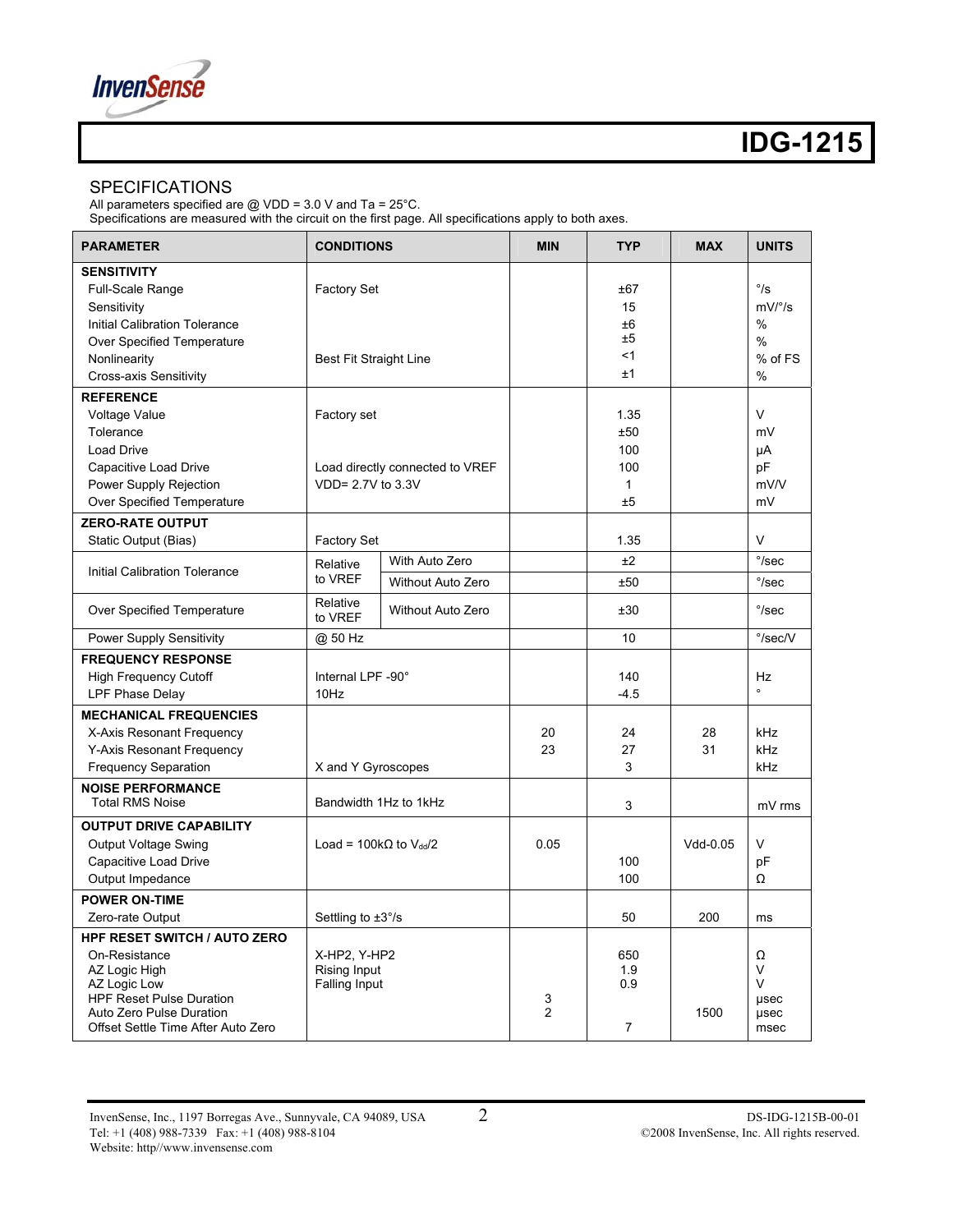

| <b>PARAMETER</b>                                                                                                      | <b>CONDITIONS</b>            | <b>MIN</b> | <b>TYP</b>      | <b>MAX</b> | <b>UNITS</b>                          |
|-----------------------------------------------------------------------------------------------------------------------|------------------------------|------------|-----------------|------------|---------------------------------------|
| <b>POWER SUPPLY (VDD)</b><br><b>Operating Voltage Range</b><br>Quiescent Supply Current<br>Over Specified Temperature |                              | 2.7        | 3.0<br>±0.5     | 3.3<br>9.5 | V<br>mA<br>mA                         |
| <b>TEMPERATURE SENSOR</b><br>Sensitivity<br>Offset<br>Output Impedance                                                | Range -20 to $+85^{\circ}$ C |            | 4<br>1.25<br>12 |            | $mV$ <sup>o</sup> C<br>ν<br>$k\Omega$ |
| <b>TEMPERATURE RANGE</b><br>Specified Temperature Range                                                               |                              | $-20$      |                 | $+85$      | °C                                    |

#### **RECOMMENDED OPERATING CONDITIONS**

| <b>Parameter</b>                                    | Min | Typical | Max | Unit |
|-----------------------------------------------------|-----|---------|-----|------|
| Power Supply Voltage (VDD)                          | 2.7 | 3.0     | 3.3 |      |
| Power Supply Voltage (VDD)<br>Rise Time (10% - 90%) |     |         | 20  | ms   |

#### **ABSOLUTE MAXIMUM RATINGS**

Stress above those listed as "Absolute Maximum Ratings" may cause permanent damage to the device. This is a stress rating only and functional operation of the device under these conditions is not implied. Exposure to absolute maximum rating conditions for extended periods may affect device reliability.

| <b>Parameter</b>                   | Rating                           |
|------------------------------------|----------------------------------|
| Power Supply Voltage (VDD)         | $-0.3V$ to $+6.0V$               |
| Acceleration (Any Axis, unpowered) | 10,000 $q$ for 0.3ms             |
| Operating Temperature Range        | -40 to +105 $^{\circ}$ C         |
| Storage Temperature Range          | -40 to +125 $\mathrm{^{\circ}C}$ |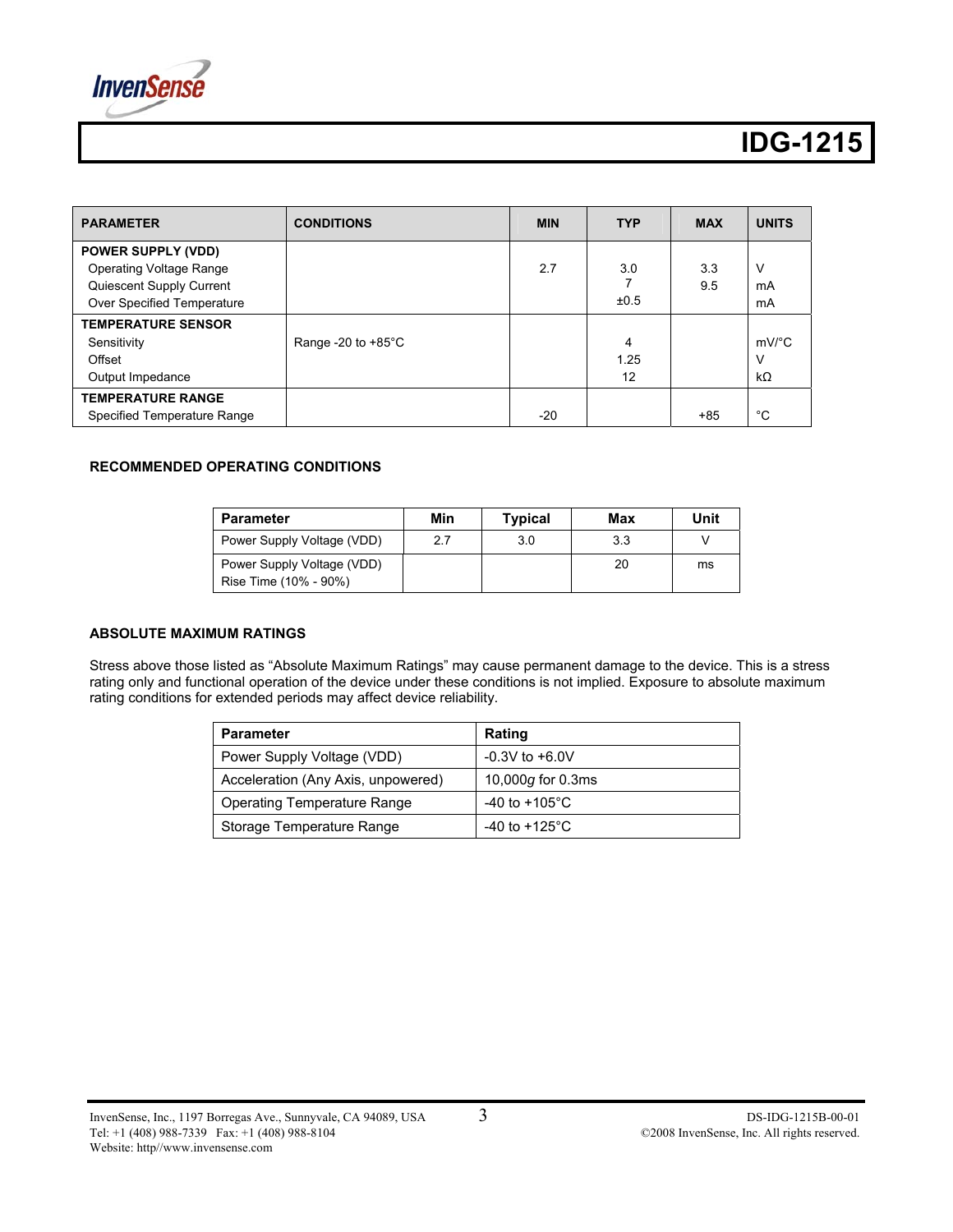

**PACKAGE DIMENSIONS (all dimensions in mm)** 





**SIDE VIEW** 



| s              | <b>COMMON</b> |                               |           |           |                        |            |  |
|----------------|---------------|-------------------------------|-----------|-----------|------------------------|------------|--|
| Y<br>M         |               | <b>DIMENSIONS MILLIMETERS</b> |           |           | <b>DIMENSIONS INCH</b> |            |  |
| в              |               |                               |           |           |                        |            |  |
| O              | MIN.          | NOM.                          | MAX.      | MIN.      | NOM.                   | <b>MAX</b> |  |
| L              |               |                               |           |           |                        |            |  |
| A              | 1.10          | 1.15                          | 1.20      | 0.042     | 0.044                  | 0.046      |  |
| A3             | 0.203 BSC     |                               |           | 0.008 BSC |                        |            |  |
| b              | 0.18          | 0.25                          | 0.30      | 0.007     | 0.009                  | 0.011      |  |
| D              | 3.85          | 4.00                          | 4.15      | 0.150     | 0.156                  | 0.161      |  |
| D <sub>2</sub> | 2.65          | 2.80                          | 2.95      | 0.103     | 0.109                  | 0.115      |  |
| Е              | 4.85          | 5.00                          | 5.15      | 0.189     | 0.195                  | 0.200      |  |
| E <sub>2</sub> | 3.50          | 3.65                          | 3.80      | 0.137     | 0.142                  | 0.148      |  |
| е              | 0.50 BSC      |                               | 0.019 BSC |           |                        |            |  |
| L              | 0.30          | 0.35                          | 0.40      | 0.011     | 0.013                  | 0.015      |  |
| L1             | 0.00          | 0.08                          | 0.15      | 0.000     | 0.003                  | 0.006      |  |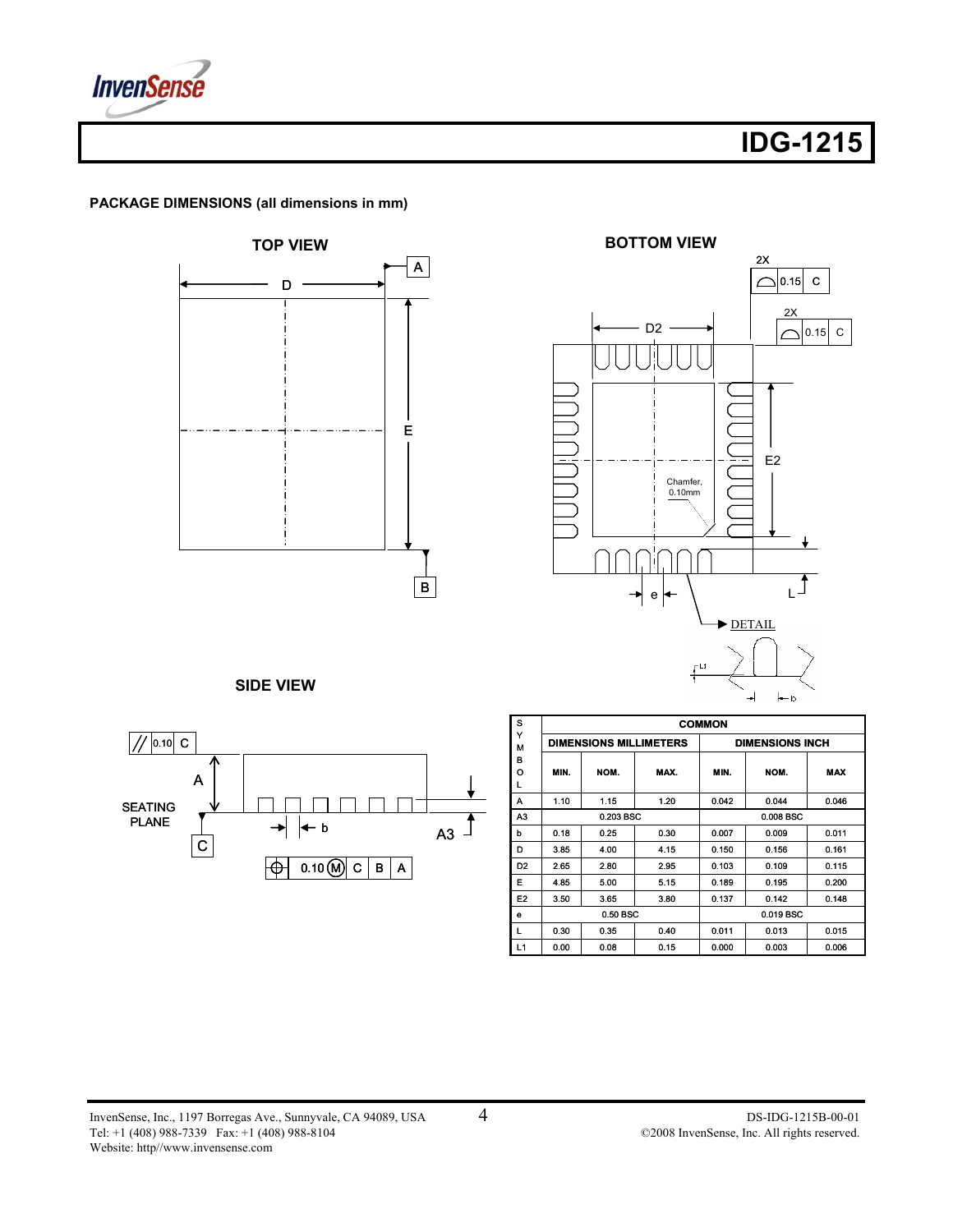

#### **PIN DESCRIPTION**

| <b>Number</b>         | <b>Pin</b>        | <b>Description</b>                                          |
|-----------------------|-------------------|-------------------------------------------------------------|
| 2, 26, 27, 28         | <b>GND</b>        | Ground                                                      |
| 9, 19                 | VDD               | Positive supply voltage: 2.7V to 3.3V                       |
|                       | XHP <sub>1</sub>  | Filter input for X-axis                                     |
| 5                     | XHP <sub>2</sub>  | Filter output for X-axis                                    |
| 6                     | <b>XAGC</b>       | Amplitude control capacitor connection                      |
| 7                     | <b>X-RATE OUT</b> | Rate output for rotation about the X-axis                   |
| 12                    | <b>CPOUT</b>      | Charge pump capacitor connection                            |
| 14                    | Y-RATE OUT        | Rate output for rotation about the Y-axis                   |
| 15                    | <b>YAGC</b>       | Amplitude control capacitor connection                      |
| 16                    | YHP <sub>2</sub>  | Filter output for Y-axis                                    |
| 20                    | YHP1              | Filter input for Y-axis                                     |
| 22                    | <b>VREF</b>       | Precision reference output                                  |
| 23                    | <b>PTATS</b>      | Proportional to Absolute Temperature Sensor Output          |
| 24                    | AZ                | X & Y Auto Zero control pin                                 |
| 8, 10, 11, 13, 21, 25 | <b>RESV</b>       | Reserved. Do not connect. Used for factory trimming         |
| 3, 4, 17, 18          | <b>NC</b>         | Not internally connected. May be used for PCB trace routing |

#### **PIN CONNECTION (TOP VIEW)**





#### **RATE SENSITIVE AXIS**

This is a dual-axis rate sensing device. It produces a positive output voltage for rotation about the X- or Y-axis, as shown in the figure below.

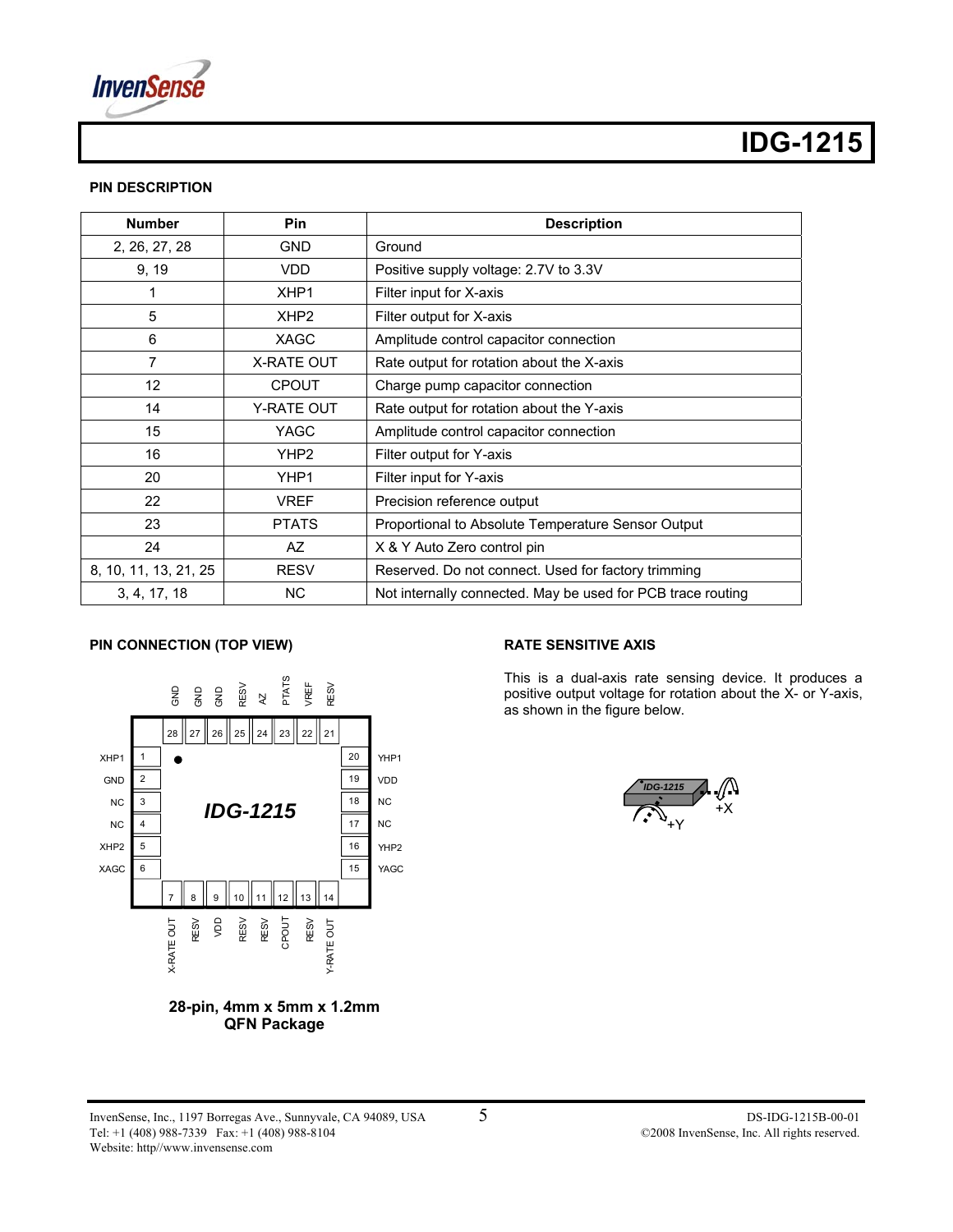

#### **DESIGN NOTES**

#### **1. Overview**

The IDG-1215 gyro is a dual-axis gyroscope consisting of two independent vibratory MEMS gyroscopes. One detects rotation about the X-axis; the other detects rotation about the Y-axis. Each structure is fabricated using InvenSense's proprietary bulk silicon technology. The structures are covered and hermetically sealed at the wafer-level. The cover shields the gyro from EMI.

The gyroscope's proof-masses are electrostatically oscillated at resonance. An internal automatic gain control circuit precisely sets the oscillation of the proof masses. When the sensor is rotated about the X- or Yaxis, the Coriolis effect causes a vibration that can be detected by a capacitive pickoff. The resulting signal is amplified, demodulated, and filtered to produce an analog voltage that is proportional to the angular rate.

#### **2. Amplitude Control**

The scale factor of the gyroscope depends on the amplitude of the mechanical motion and the trim setting of the internal programmable gain stages. The oscillation circuit precisely controls the amplitude to maintain constant sensitivity over the temperature range. The capacitors (0.22 $\mu$ F, ±10%) connected to Pin 6 (XAGC) and Pin 15 (YAGC) are compensation capacitors for the amplitude control loops.

#### **3. Internal Low-Pass Filter**

After the demodulation stage, there is a low-pass filter that limits noise and high frequency artifacts from the demodulator before final amplification. The typical filter characteristics are shown below.



#### **4. High-Pass Filter**

If not using Auto Zero, high-pass filters are required in order to eliminate DC rate offset and any potential temperature dependence thereof.

The high-pass filters are implemented by connecting an RC combination between X-HP1 and X-HP2, and Y-HP1 and Y-HP2. The cut-off frequency for the filters is defined by  $f_{\text{cutoff}} = 1/2\pi RC$ . The following table shows examples of RC combinations corresponding with the desired cut-off frequency.

| <b>Cut-off</b><br><b>Frequency</b><br>(Hz) | <b>Resistor</b><br>$(k\Omega)$ | <b>Capacitor</b><br>$(\mu F)$ |
|--------------------------------------------|--------------------------------|-------------------------------|
| 0.03                                       | 1000                           | 4.7                           |
| 0.07                                       | 1000                           | 2.2                           |
| 0.1                                        | 330                            | 4.7                           |
| 0.3                                        | 100                            | 4.7                           |

#### **5. High-Pass Filter Reset Switch**

The IDG-1215 gyroscope circuitry includes integrated switches to reset the external high-pass filters. The switches are activated by bringing the AZ pin (Pin 24) high. This closes the switches and shorts the capacitors to V<sub>REF</sub>, allowing the high-pass filter capacitors to charge up quickly. Without the high-pass filter reset switch, the high-pass filters can take several seconds to initialize. It is recommended to reset the high-pass filters at startup and during overload conditions. The AZ Pin has an internal pull-up resistor of 300kΩ. During normal operation, the HPS Pin should be pulled low. Note that the AZ input buffer is a Schmitt buffer with approximately 1.0V of hysteresis.

#### **6. Gyro Outputs**

The IDG-1215 gyro has X- and Y-outputs, with sensitivities and full-scale ranges as summarized below.

| <b>Axis</b> | <b>Gyro Output</b> | <b>Sensitivity</b><br>$(mV)^{o}(s)$ | <b>Full-Scale</b><br>Range $(\pm \frac{0}{5})$ |
|-------------|--------------------|-------------------------------------|------------------------------------------------|
|             | X-RATEOUT          | 15                                  | 67                                             |
|             | Y-RATEOUT          | 15                                  | 67                                             |

The IDG-1215 gyro outputs are independent of supply voltage (i.e. they are not ratiometric).

InvenSense, Inc., 1197 Borregas Ave., Sunnyvale, CA 94089, USA 6 DS-IDG-1215B-00-01 Tel: +1 (408) 988-7339 Fax: +1 (408) 988-8104 C2008 InvenSense, Inc. All rights reserved. Website: http//www.invensense.com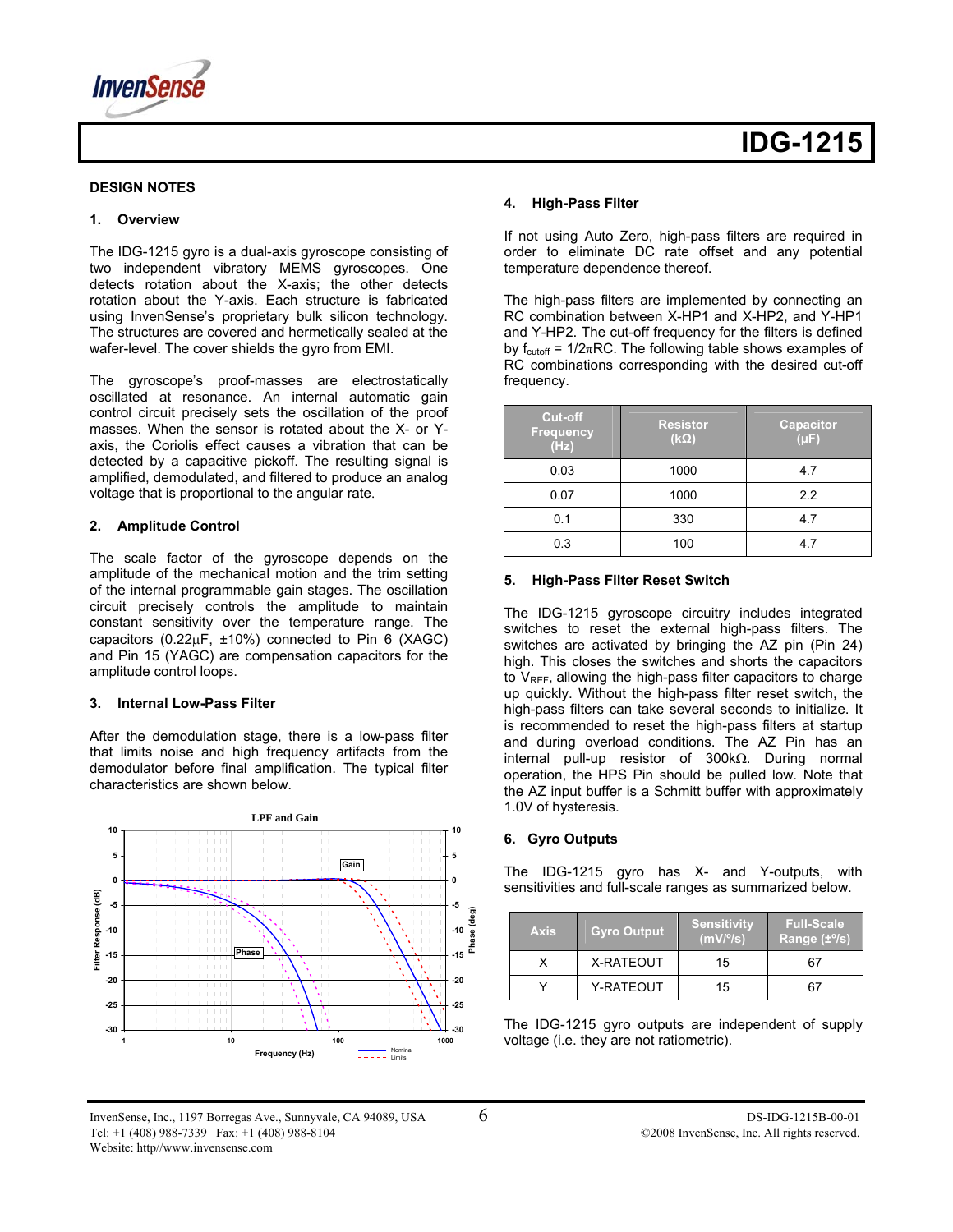**InvenS** 

Gyro rotation rate is calculated as:

 *(Gyro Output Voltage – Gyro Zero-Rate Out) / Sensitivity* 

where the Zero-Rate Output (ZRO) is nominally VREF. There is a temperature dependence to ZRO, and an initial accuracy to ZRO.

#### **7. Auto Zero**

Auto Zero (AZ) is a function that reduces the effect of Zero-Rate Offset (ZRO) drift without requiring the use of an external high-pass filter. If the Auto Zero function is used, a high-pass filter should not be used.

AZ works by keeping the gyro's Zero-Rate Output (ZRO) close to VREF, and thus allows the user to achieve a wider usable signal range, without using external analog high pass filters.

When activated, the Auto Zero circuit internally nulls the ZRO to VREF. The typical usage of Auto Zero is in conditions where:

- 1. The gyro's motion is known, such as when:
	- a. The gyro is stationary.
	- b. Other sensors can report angular rotation rate.
- 2. The DC value of the gyro output is not important, but only the AC value is. In this case, a digital ac filter may be used to extract the gyro data, which provides a higher-quality output than is possible with an analog R-C filter.

The Auto Zero function is initiated on the rising edge of the AZ pin. The Auto Zero settling time is typically 7ms. This time includes the time required for nulling the ZRO and for the settling of the internal low pass filter (LPF). If the external LPF bandwidth is less than 200Hz, the Auto Zero settling time will be longer than specified.

The AZ pulse width should meet the specified minimum time requirement of 2µs to start the Auto Zero function, and should be shorter than the maximum specified time of 1500µs. The Auto Zero pulse should occur after the start-up period to cancel any initial calibration error.

#### **8. Temperature Sensor**

A built-in Proportional-To-Absolute-Temperature (PTAT) sensor provides temperature information on Pin 23 (PTATS). The temperature sensor output signal is analog, and has a bias of approximately 1.25V at room temperature, and increases at a rate of  $4mV$ <sup>o</sup>C. The output impedance is nominally 12kΩ and is therefore not designed to drive low impedance loads. If necessary, the

output can be externally buffered with a low offset-drift buffer, and optionally a low-pass filter to minimize noise.

#### **9. High Impedance Nodes**

XAGC (pin 6) and YAGC (pin 15) pins are high impedance (>1Mohm) nodes. Any coating, glue or epoxy on these pins or on the capacitors connected to these pins, will affect part performance and should be avoided.

#### **10. Proper Interface Cleaning**

Proper cleaning of PCB solder pads prior to assembly is recommended. PCB surface contaminants at XAGC (pin 6), YAGC (pin 15), X-HP2 (Pin 5) or YHP2 (pin 16) device interface may affect part performance.

#### **11. Power Supply Filtering**

NOTE: Power supply Voltage (VDD) rise time (10% - 90%) must be less than 20 ms, at VDD (pins 9 and 19), for proper device operation.

The IDG-1215 gyro should be isolated from system power supply noise by a combination of an RC filter that attenuates high frequency noise and a Low Drop Out power supply regulator (LDO) that attenuates low frequency noise. The figure below shows a typical configuration.

**Supply** 



The low-pass RC filter should be chosen such that it provides significant attenuation of system noise at high frequencies. The LDO should be a low noise regulator (<100μV/rtHz) that exhibits good noise rejection at low frequencies.